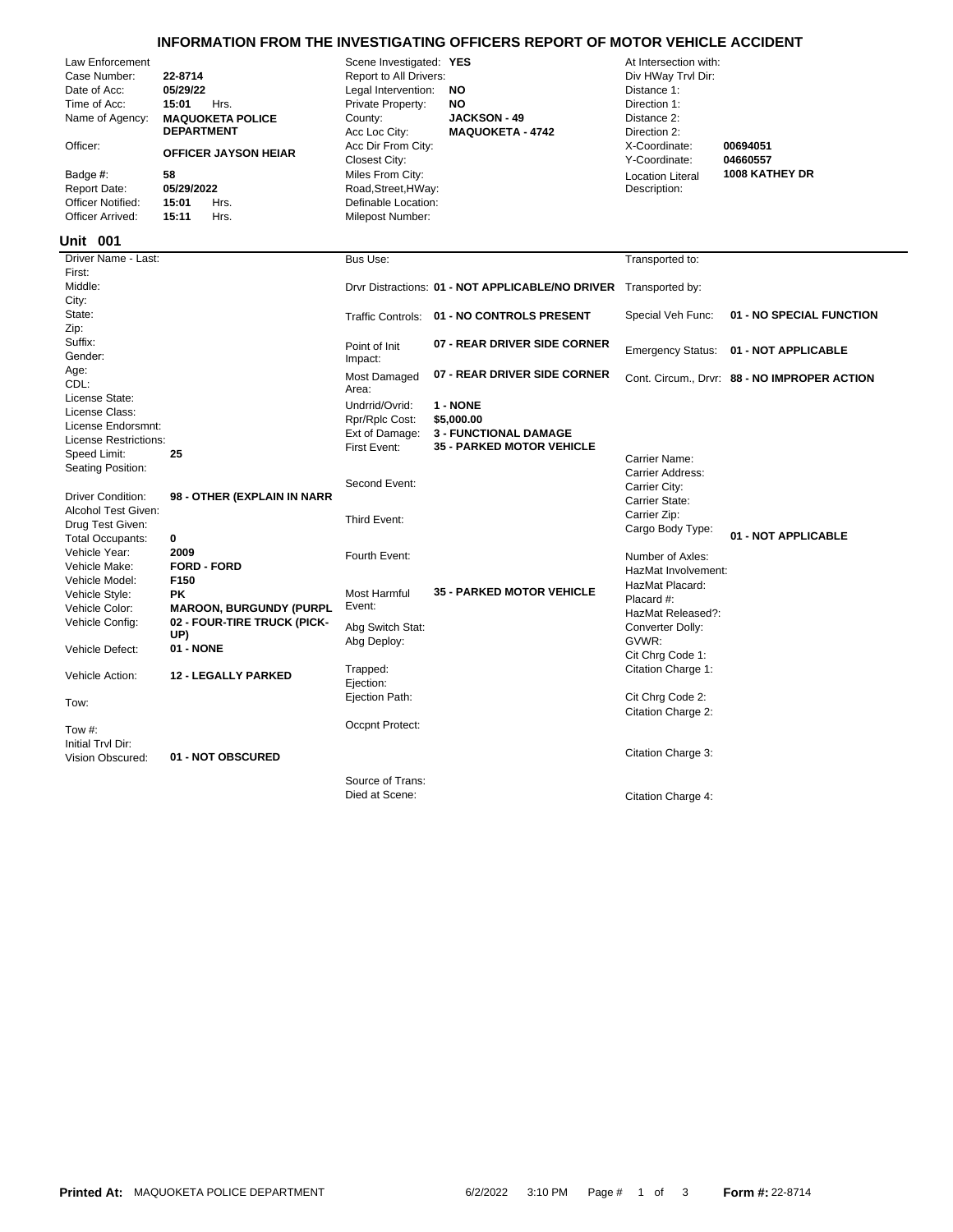## **002 Unit**

| UIIIL VV <del>L</del>        |                              |                          |                                             |                          |                                                  |
|------------------------------|------------------------------|--------------------------|---------------------------------------------|--------------------------|--------------------------------------------------|
| Driver Name - Last:          | <b>JORDAN</b>                | Bus Use:                 |                                             | Transported to:          |                                                  |
| First:                       | <b>COREY</b>                 |                          |                                             |                          |                                                  |
| Middle:                      | <b>SPENCER</b>               |                          | Drvr Distractions: 15 - INATTENTIVE/LOST IN | Transported by:          |                                                  |
| City:                        | <b>MAQUOKETA</b>             |                          | <b>THOUGHT</b>                              |                          |                                                  |
| State:                       | IA                           | <b>Traffic Controls:</b> | 01 - NO CONTROLS PRESENT                    | Special Veh Func:        | 01 - NO SPECIAL FUNCTION                         |
| Zip:                         | 52060                        |                          |                                             |                          |                                                  |
| Suffix:                      |                              | Point of Init            | 01 - FRONT PASSENGER SIDE                   |                          | 01 - NOT APPLICABLE                              |
| Gender:                      | Male                         | Impact:                  | <b>CORNER</b>                               | <b>Emergency Status:</b> |                                                  |
| Age:                         | 26                           | Most Damaged             | 01 - FRONT PASSENGER SIDE                   |                          | Cont. Circum., Drvr: 08 - OPERATING VEHICLE IN A |
| CDL:                         | <b>NO</b>                    | Area:                    | <b>CORNER</b>                               |                          | <b>RECKLESS, ERRATIC,</b>                        |
| License State:               | IA                           | Undrrid/Ovrid:           | 1 - NONE                                    |                          | <b>CARELESS, NEGLIGENT</b>                       |
| License Class:               | C                            | Rpr/Rplc Cost:           | \$5,000.00                                  |                          | <b>MANNER</b>                                    |
| License Endorsmnt:           |                              | Ext of Damage:           | <b>3 - FUNCTIONAL DAMAGE</b>                |                          |                                                  |
| <b>License Restrictions:</b> |                              | First Event:             | <b>35 - PARKED MOTOR VEHICLE</b>            |                          |                                                  |
| Speed Limit:                 | 25                           |                          |                                             | Carrier Name:            |                                                  |
| Seating Position:            | 01 - 1ST ROW: LEFT           |                          |                                             | Carrier Address:         |                                                  |
|                              | SIDE/MOTORCYCLE DRIVER       | Second Event:            | <b>33 - VEHICLE IN TRAFFIC</b>              | Carrier City:            |                                                  |
| <b>Driver Condition:</b>     | 06 - UNDER THE INFLUENCE O   |                          |                                             | Carrier State:           |                                                  |
| Alcohol Test Given:          | <b>YES</b>                   |                          |                                             | Carrier Zip:             |                                                  |
| Drug Test Given:             | 1 - NONE                     | Third Event:             | <b>38 - STRUCK/STRUCK BY</b>                | Cargo Body Type:         |                                                  |
| <b>Total Occupants:</b>      | $\mathbf{1}$                 |                          | <b>OBJECT/CARGO/PERSON FROM O</b>           |                          | 01 - NOT APPLICABLE                              |
| Vehicle Year:                | 2007                         | Fourth Event:            |                                             | Number of Axles:         |                                                  |
| Vehicle Make:                | JEEP - JEEP                  |                          |                                             | HazMat Involvement:      |                                                  |
| Vehicle Model:               | <b>GRAND CHEROKEE</b>        |                          |                                             | HazMat Placard:          |                                                  |
| Vehicle Style:               | ᄔ                            | Most Harmful             | <b>38 - STRUCK/STRUCK BY</b>                | Placard #:               |                                                  |
| Vehicle Color:               | <b>WHITE - WHI</b>           | Event:                   | <b>OBJECT/CARGO/PERSON FROM O</b>           | HazMat Released?:        |                                                  |
| Vehicle Config:              | 03 - SPORT UTILITY VEHICLE   | Abg Switch Stat:         |                                             | Converter Dolly:         |                                                  |
|                              |                              | Abg Deploy:              | 03 - NOT DEPLOYED                           | GVWR:                    |                                                  |
| Vehicle Defect:              | <b>01 - NONE</b>             |                          |                                             | Cit Chrg Code 1:         | 321J.2(A)                                        |
|                              |                              |                          | 1 - NOT TRAPPED/APPLICABLE                  | Citation Charge 1:       | <b>OPERATE WHILE INTOXICATED</b>                 |
| Vehicle Action:              | 01 - MOVEMENT ESSENTIALLY    | Trapped:<br>Ejection:    | <b>2 - NOT EJECTED</b>                      |                          | 1ST                                              |
|                              | <b>STRAIGHT</b>              | Ejection Path:           | 01 - NOT EJECTED/NOT                        | Cit Chrg Code 2:         | 321.20B                                          |
| Tow:                         | <b>6 - ABANDONED/LEFT AT</b> |                          | <b>APPLICABLE</b>                           |                          | <b>FAILURE TO PROVIDE</b>                        |
|                              | <b>SCENE</b>                 |                          | 99 - UNKNOWN                                | Citation Charge 2:       | <b>INSURANCDE-ACCIDENT</b>                       |
| Tow #:                       |                              | Occpnt Protect:          |                                             |                          |                                                  |
| Initial Trvl Dir:            | 04 - WEST                    |                          |                                             |                          | 321.284<br><b>OPEN CONTAINER-DRIVER 21</b>       |
| <b>Vision Obscured:</b>      | 01 - NOT OBSCURED            |                          | 5 - UNINJURED                               | Citation Charge 3:       | <b>YRS OLD &amp; OLDER</b>                       |
|                              |                              |                          | Source of Trans: 01 - NOT TRANSPORTED       |                          | 321.264                                          |
|                              |                              | Died at Scene:           | 01 - NOT APPLICABLE                         | Citation Charge 4:       | <b>STRIKING UNATTENDED</b><br><b>VEHICLE</b>     |

## **Accident Environment**

| First Harmful Event Loc:   | 01 - ON ROADWAY               | <b>Roadway Characteristics</b> |                                                     |
|----------------------------|-------------------------------|--------------------------------|-----------------------------------------------------|
| Manner of Crash/Collision: | 03 - REAR END (FRONT TO REAR) | Environment:                   | 01 - NONE APPARENT                                  |
| <b>Light Conditions:</b>   | <b>1 - DAYLIGHT</b>           | Roadway:                       | 01 - NONE APPARENT                                  |
| <b>Weather Conditions:</b> | 01 - CLEAR                    |                                |                                                     |
|                            |                               | Type of Road Junc/Feat:        | 01 - NON-JUNCTION/NO SPECIAL FEATURE                |
| Surface Conditions:        | $01 - DRY$                    |                                |                                                     |
|                            |                               | FRA No.:                       |                                                     |
|                            |                               | Horizontal Alignment:          |                                                     |
| Workzone Related:          | <b>NO</b>                     | <b>Vertical Alignment:</b>     |                                                     |
| Activity:                  |                               |                                |                                                     |
| Location:                  |                               |                                |                                                     |
| Type:                      |                               |                                | First Harmful Evt of Crash: 33 - VEHICLE IN TRAFFIC |
| <b>Workers Present:</b>    |                               |                                |                                                     |
|                            |                               |                                |                                                     |
| <b>Narrative</b>           |                               |                                |                                                     |

Unit 1 was legally parked on the North side of Kathey Dr. The driver of Unit 2 was driving while intoxicated, and struck the left rear corner of Unit 1. The driver of Unit 2 failed a series<br>of sobriety tests and later test